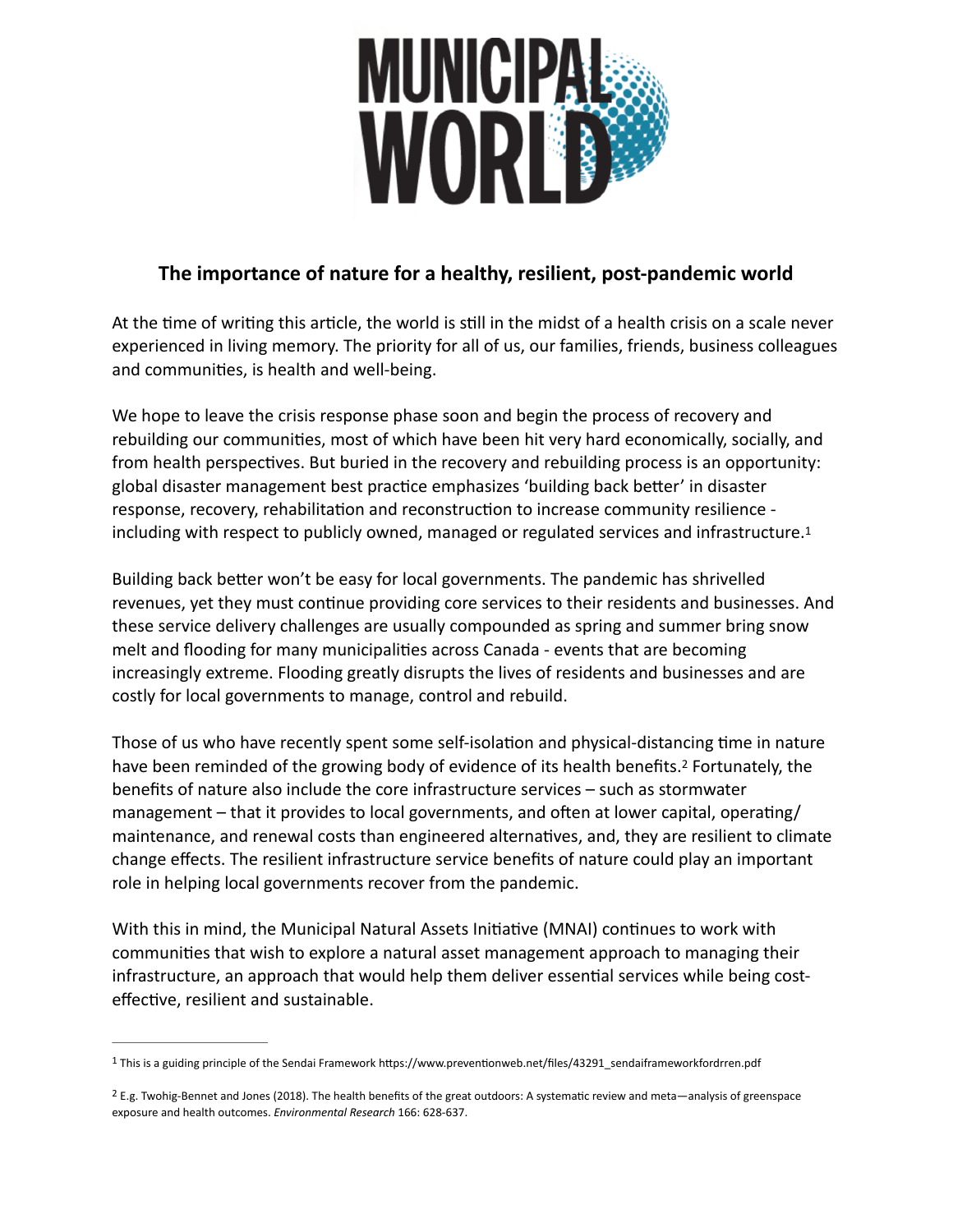To-date, 11 communities have completed projects with MNAI relating to their existing natural assets and how to incorporate them into their budgets and planning, with numerous other projects underway. In February 2020, MNAI published the project results from the most recent six communities. The participating communities were the City of Courtenay and District of Sparwood in British Columbia, the Town of Florenceville-Bristol, Village of Riverside-Albert, and Town of Riverview in New Brunswick, and the City of Oshawa in Ontario.

"Natural assets - such as forests, wetlands, rivers, creeks, ponds – could be all around us and, historically, we haven't looked at them in terms of how they're already working hard to filter our drinking water or soak up storm water," says Michelle Molnar, MNAI's Technical Director. "With these projects, we work with communities to put hard data on the quantity and quality of these natural resources and determine how they're contributing to infrastructure services."



*City of Courtenay, BC, project*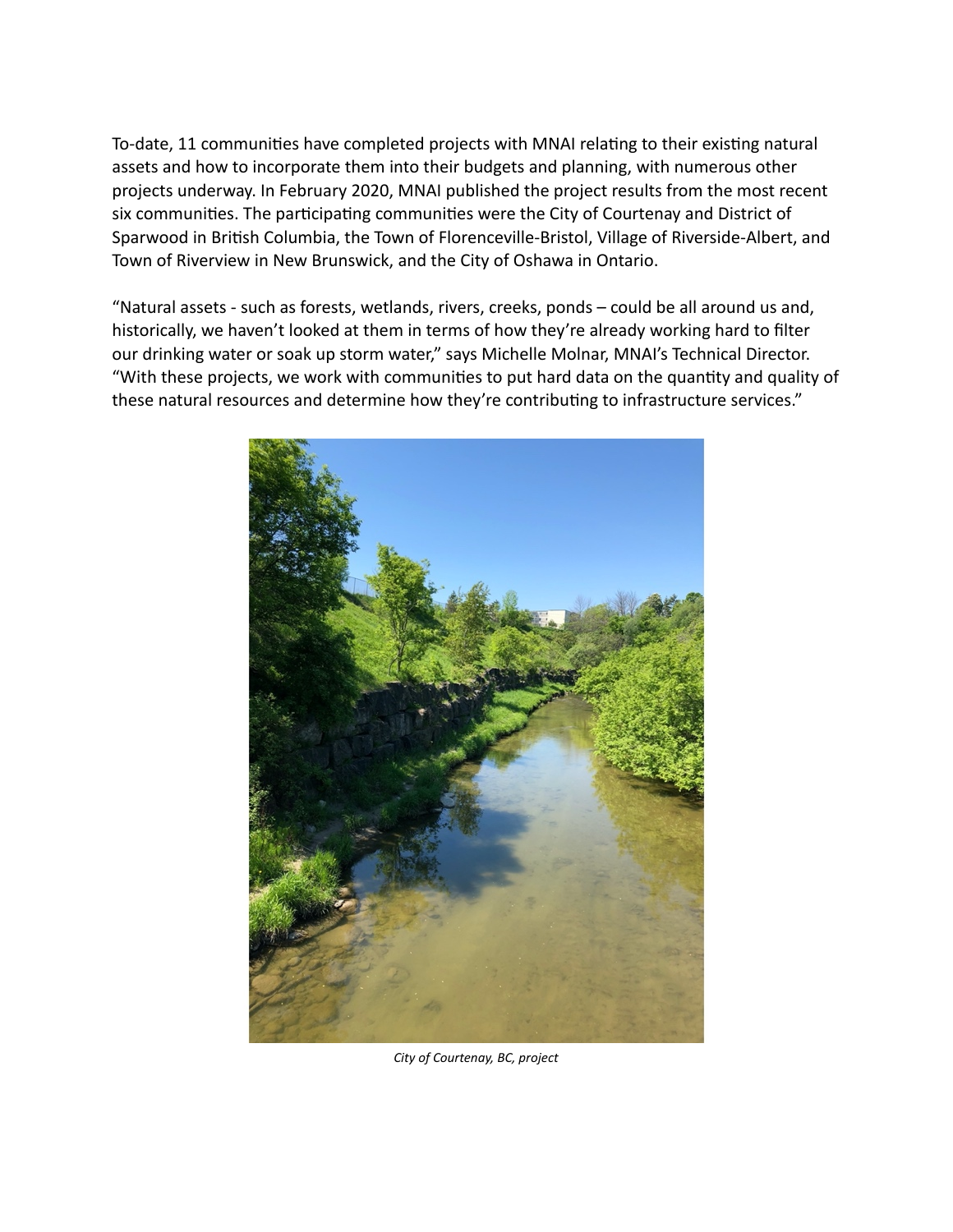While each of the six recent communities focussed on different types of local natural assets and each had their own specific goals, they all assessed the value of services their local rivers, creeks, ponds, wetlands, and forests provide. They also considered scenarios of future climate conditions, such as more extreme storm events or earlier snow melt. While the results were individualized, some common themes also emerged:

- Natural assets are providing local communities with millions of dollars of service value that is rarely accounted for.
- The value of the assessed benefits to the community rises under scenarios of more extreme rainfall or intensified development.
- Natural asset solutions can play an important role in flood management and can be essential in stretching construction dollars, but sometimes are not sufficient on their own.
- It is fiscally responsible to include natural assets in the scope of asset management policies.
- … and a multitude of other benefits such as recreational space for residents, improved human health and well-being, increased local property prices, and habitat for aquatic and terrestrial wildlife.

In New Brunswick, the Southeast Regional Service Commission (SRSC) conducted two of the MNAI projects with the Town of Riverview and the Village of Riverside-Albert. The projects took an inventory of the existing forest and wetlands, determined their health, then placed a value on the stormwater and drinking water services they were providing for the communities.



*Town of Riverview, NB, project*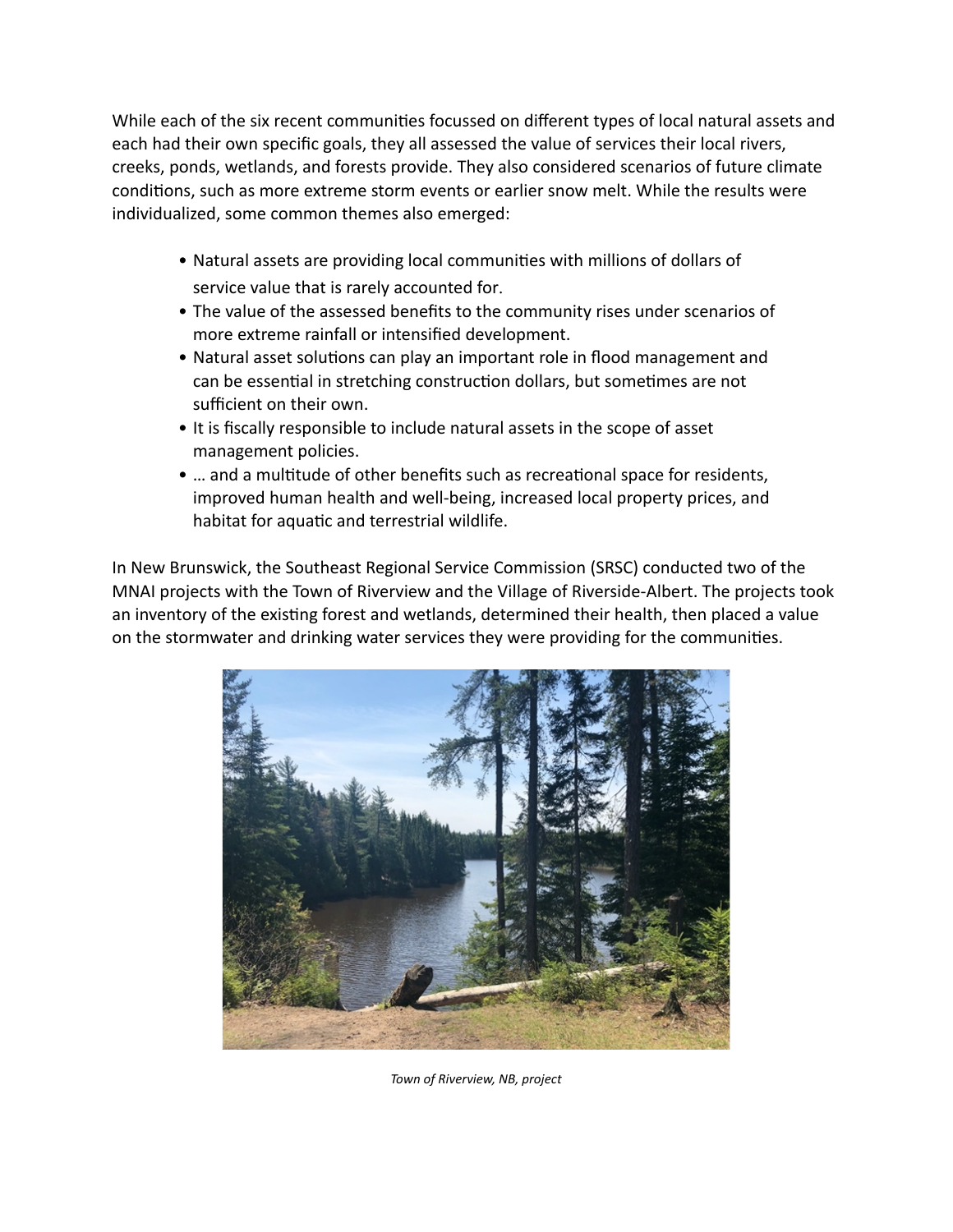The SRSC projects also examined how much it would cost if the communities replaced the natural assets with engineered infrastructure, and found values up to \$2.3 million. "Being able to calculate the dollar value that natural assets provide in an equivalent way to engineered assets enables us to make more resilient and lower-cost service delivery decisions," said James Bornemann, Geomatics Manager at SRSC. "The MNAI team provided valuable experience and leadership in natural asset management. Through its guidance we were not only able to conduct these projects, but also to gain in-house capacity to expand this work with communities across our region."

In Ontario, the Oshawa Creek project examined natural assets along the southernmost, highly urbanized, 7-kilometre segment of the Creek that provides a necessary stormwater management service to the City of Oshawa. The project found that natural assets along this segment of the Creek currently provide a stormwater management value of \$18.9 million. When including the full Oshawa Creek watershed and the surrounding floodplain, this value increases to between \$392 million and \$414 million.



*City of Oshawa, ON, project*

"Oshawa respects the existing condition of our watersheds and treasures the natural features within them," says Patrick Lee, Manager of Water Resources Services at the City of Oshawa. "With the provision and implementation of all appropriate stormwater management measures, we ensure there will be no adverse impact to the surrounding and downstream areas and that the significant natural features are protected."